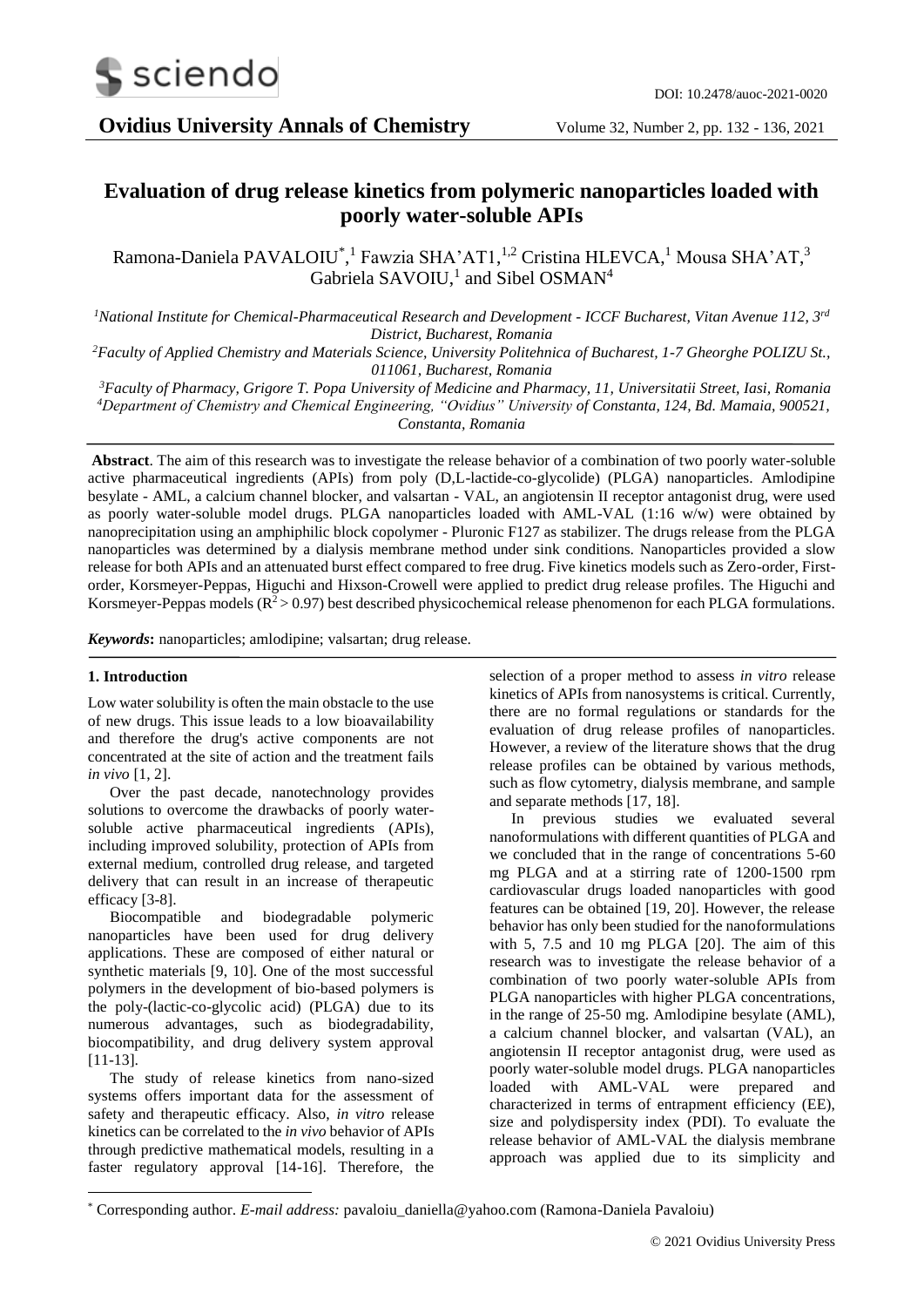avoidance of separating released drug from the nanoparticles. Five kinetics models such as Zero-order, First-order, Korsmeyer-Peppas, Higuchi and Hixson-Crowell were used to predict drug release mechanisms.

# **2. Experimental**

## *2.1. Materials*

Poly (lactic-co-glycolic acid) (50:50,  $MW = 30,000$  -60,000 Da), amlodipine besylate, valsartan, and Pluronic F127: poly(ethylene glycol)-blockpoly(propylene glycol)-block-poly(ethylene glycol) were purchased from Sigma-Aldrich (Merck Group, Darmstadt, Germany). The *in vitro* drug release studies were performed in 0.1 M phosphate buffer pH 7.4. All other chemicals were of analytical grade and used without further purification.

### *2.2. Preparation of PLGA nanoparticles loaded with amlodipine-valsartan*

PLGA nanoparticles loaded with AML-VAL were prepared by nanoprecipitation method as described elsewhere [19, 20] using PLGA, as biodegradable polymeric and an amphiphilic block copolymer - Pluronic F127 as stabilizer. The composition of prepared PLGA nanoparticles loaded with AML-VAL is presented in Table 1.

**Table 1.** Formulation of PLGA nanoparticles

| <b>Sample</b><br>Code | <b>MAML:VAL</b><br>(g/g) | <b>MPLGA</b><br>(mg) | <b>MPluronic</b><br>(mg) | <b>Stirring</b><br>rate<br>(rpm) |
|-----------------------|--------------------------|----------------------|--------------------------|----------------------------------|
| NP1                   | 1:16                     | 20                   | 10                       |                                  |
| NP <sub>2</sub>       | 1:16                     | 35                   |                          | 1200                             |
| NP <sub>3</sub>       | 1:16                     | 50                   |                          |                                  |

### *2.3. Characterization of PLGA nanoparticles loaded with amlodipine-valsartan*

The prepared PLGA NPs were characterized in terms of entrapment efficiency (EE), particle size and polydispersity index (PDI). EE was evaluated using an indirect method as the ratio of the quantity of drugs present in nanoparticles and the initial quantity of drugs using a UV-Vis spectrophotometer (JASCO V-630 Spectrophotometer, Jasco International Co., Ltd., Tokyo, Japan). The quantity of drugs present in nanoparticles was assessed as the difference between the initial quantity of valsartan, respectively amlodipine, used for nanoparticle preparation and the quantity of valsartan (amlodipine) present in the supernatant. Particle size and polydispersity index were evaluated by Dynamic Light Scattering (DLS) using a particle size analyzer (Beckman Coulter N4 PCS Submicron, Coulter Company, France). Measurements were performed on diluted samples (1:20) at a scattering angle of 90° and temperature of 25 °C. For each sample the mean values with standard deviations of 10 determinations were established. The values reported are the mean values with standard deviations for three replicate samples.

### *2.4. In vitro drug release from PLGA nanoparticles*

The *in vitro* drug release studies from the PLGA nanoparticles were carried out using dialysis membrane method under sink conditions. A sample of PLGA nanoparticles loaded with AML-VAL (1 mL) was put in

a dialysis cellulose bag with molecular weight cut-off: 14,000 Da (Sigma-Aldrich, Merck Group, Darmstadt, Germany). The ends of the dialysis bag were sealed and then it was immersed into 200 mL 0.1 M phosphate buffer solution of pH 7.4 as release medium. The whole system was kept under magnetic stirring (150 rpm/min) at 37°C. Samples were withdrawn at predetermined intervals and the release medium was refilled with the same volume of fresh medium. The amounts of AML and VAL released were determined by measuring the absorbance at 365 nm (for AML) and 250 nm (for VAL) using an UV-VIS spectrophotometer (JASCO V-630 Spectrophotometer, Jasco International Co., Japan), according to the standard AML and VAL calibration curves. Also, a combination of free AML-VAL was subjected to the same release conditions as control. Release studies were performed in triplicate and average values with standard deviations were reported.

### **3. Results and discussions**

### *3.1. Characterization of PLGA nanoparticles - EE, size and PDI*

The EE, size and PDI of PLGA nanoparticles loaded with AML-VAL were displayed in Figure 1. All formulations presented good EE for both APIs, ranged from 65.35 %  $\pm$  0.11 to 67.58 %  $\pm$  0.11 for AML, and from 79.89 %  $\pm$  0.13 to 80.10 %  $\pm$  0.14 for VAL. Also, the formulations NP1, NP2, NP3 had nanometric size bellow 210 nm and a good size-homogeneity with a value of PDI below 0.11. These features are in agreement with results obtained in our previous studies [19, 20]. Also, Verma et al. [21] described loading of losartan, an angiotensin II receptor antagonist drug, in PLGA nanoparticles with a size below 300 nm and 87% entrapment efficiency. Jana et al. encapsulated felodipine, a calcium channel blocker, in PLGA monodispersed nanoparticles with a size of 0.216 to 0.442 and approximately 80% entrapment efficiency [22].

### *3.2. In vitro release of AML and VAL from PLGA nanoparticles*

The *in vitro* release of AML and VAL from PLGA nanoparticles was carried out in 0.1 M phosphate buffer pH 7.4 at 37  $\degree$ C, and the experimental data were presented in Figure 2 and Figure 3. The dissolution of free AML and VAL in 0.1 M phosphate buffer pH 7.4 at 37 °C reached a maximum after 6 h for AML and respectively 7 h for VAL. PLGA nanoparticles provided a slow release for both drugs compared to the dissolution of free drug in the same conditions. The formulation with the smaller amount of PLGA (20 mg) - NP1 had higher CDR, with release reaching a maximum of 72.7% for AML and 85.8% for VAL after 48 hours. As the proportion of polymer increased, the cumulative release of drugs decreased, for example the release from the formulation with medium amount of PLGA (35 mg) - NP2 reached a maximum of 65.3% for AML and 78.1% for VAL in 48 hours, and the release from the formulation with higher amount of PLGA (50 mg) - NP3 reached a maximum of 57.3% for AML and 73.5% for VAL in the same time frame. Also, it can be observed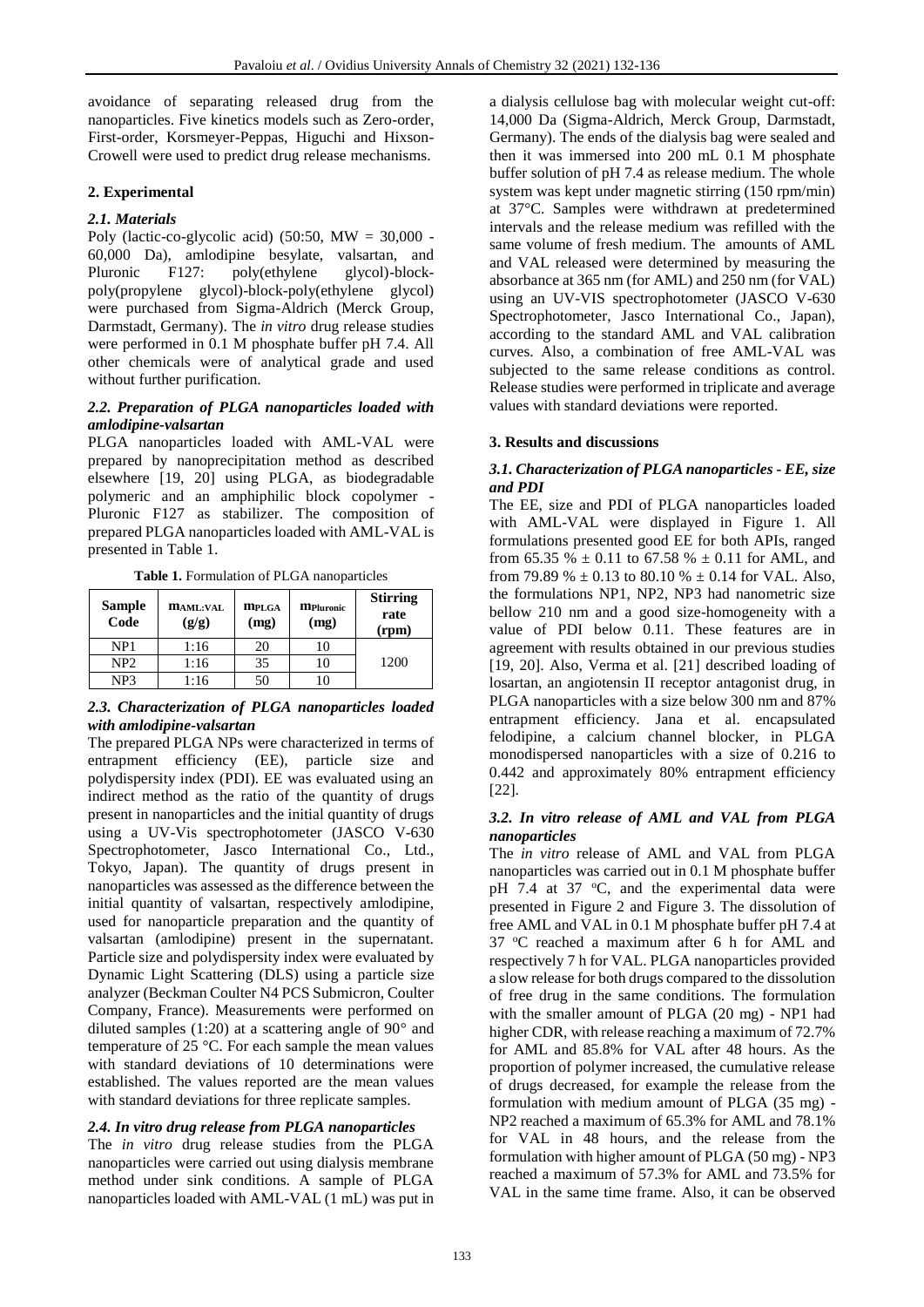that the release of drugs from the free AML-VAL exhibited a *burst effect* (67.00  $\pm$  0.28% for AML, and  $60.30 \pm 0.15\%$  for VAL, respectively, released in the first 30 minutes), while in the case of active substances loaded in polymeric nanoparticles the *burst effect* was reduced (25 % for AML and 40 % for VAL were released in the first 30 minutes from all PLGA-NPs).

The burst release of AML-VAL form PLGA nanoparticles could be explained by the diffusion of AML and VAL crystals adhered to the surface of the nanoparticles. The biphasic pattern of cardiovascular drugs release from PLGA NPs was in agreement with the results of other studies [22, 23].



**Figure 1.** EE, size and PDI of PLGA nanoparticles loaded with AML-VAL



**Figure 2.** *In vitro* release profile of AML from PLGA nanoparticles

#### *3.3. Analysis of drug release mechanism*

In order to understand the release mechanism, experimental data obtained was fitted using Korsmeyer-Peppas, Higuchi, Zero-order, First-order, and Hixson-Crowell models:

| $\frac{M(t)}{M(\infty)} = k_{\text{KP}}t^n$ |     |
|---------------------------------------------|-----|
|                                             | (1) |
| $\frac{M(t)}{M(\infty)} = k_H t^{1/2}$      |     |
|                                             | (2) |
| $\frac{M(t)}{M(\infty)} = k_0 t$            |     |
|                                             | (3) |

$$
\frac{M(t)}{M(\infty)} = e^{-k_1 t}
$$
\n
$$
\frac{M(t)}{M(\infty)} = \left[1 - (1 - k_{\text{HC}}t)^3\right]
$$
\n(4)

*M t*

where  $M(t)$  represents the amount of AML, respectively VAL released at time t and  $M(\infty)$  represents the total amount of AML, respectively VAL loaded in the polymeric nanoparticles;  $k_0$ ,  $k_1$ ,  $k_H$ ,  $k_{KP}$  and  $k_{HC}$  are the constants of the Zero-order, the First-order, the Higuchi, the Korsmeyer-Peppas and the Hixson – Crowell models.



**Figure 3.** *In vitro* release profile of VAL from PLGA nanoparticles

**Table 2**. Correlation coefficient for various mathematical models - free versus entrapped AML release from PLGA nanoparticles

| <b>Sample</b> | Correlation coefficient $(\mathbb{R}^2)$ |                    |         |                         |                       |
|---------------|------------------------------------------|--------------------|---------|-------------------------|-----------------------|
|               | Zero-order                               | <b>First-order</b> | Higuchi | <b>Korsmever-Peppas</b> | <b>Hixson-Crowell</b> |
| Free AML      | 0.8514                                   | 0.9680             |         |                         | 0.9345                |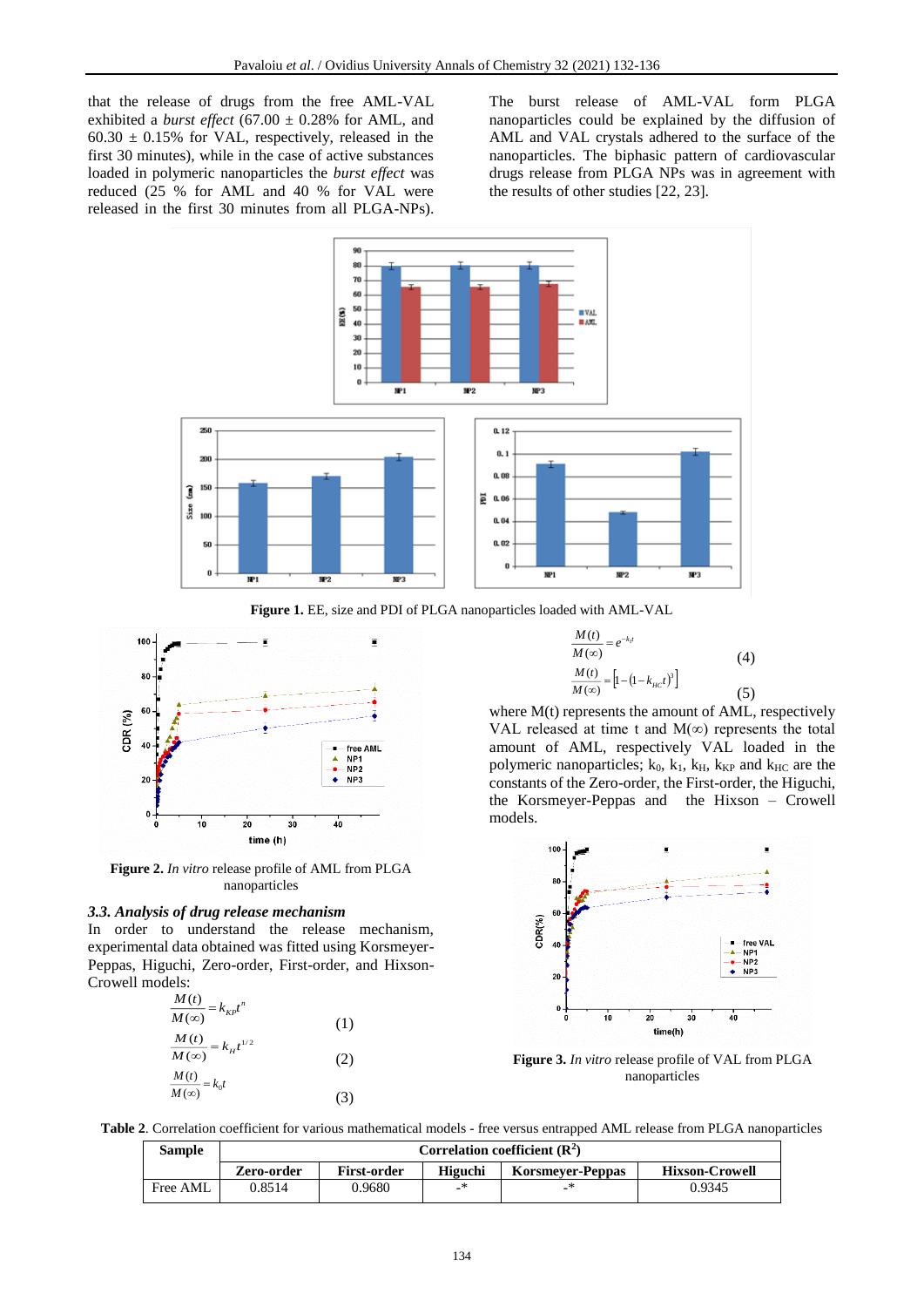| <b>Sample</b>   | Correlation coefficient $(R^2)$ |                    |         |                         |                       |
|-----------------|---------------------------------|--------------------|---------|-------------------------|-----------------------|
|                 | Zero-order                      | <b>First-order</b> | Higuchi | <b>Korsmeyer-Peppas</b> | <b>Hixson-Crowell</b> |
| NP1             | 0.9348                          | 0.9509             | 0.9856  | 0.9836                  | 0.9465                |
| NP <sub>2</sub> | 0.9106                          | 0.9633             | 0.9759  | 0.9776                  | 0.9410                |
| NP <sub>3</sub> | 0.8964                          | 0.9282             | 0.9842  | 0.9833                  | 0.9200                |

\* Condition for application of Korsmeyer-Peppas and Higuchi model was not met (M (t) / M (∞) < 2/3)

**Table 3.** Correlation coefficient for various mathematical models - free versus entrapped VAL release from PLGA nanoparticles

| <b>Sample</b>   | Correlation coefficient $(\mathbb{R}^2)$ |                    |         |                         |                       |
|-----------------|------------------------------------------|--------------------|---------|-------------------------|-----------------------|
|                 | Zero-order                               | <b>First-order</b> | Higuchi | <b>Korsmeyer-Peppas</b> | <b>Hixson-Crowell</b> |
| Free VAL        | 0.7207                                   | 0.9762             |         |                         | 0.9548                |
| NP1             | 0.8780                                   | 0.8654             | 0.9555  | 0.9879                  | 0.8320                |
| NP <sub>2</sub> | 0.6534                                   | 0.7413             | 0.9645  | 0.9886                  | 0.7929                |
| NP3             | 0.8890                                   | 0.8264             | 0.9677  | 0.9618                  | 0.7129                |

\* Condition for application of Korsmeyer-Peppas and Higuchi model was not met (M (t) / M (∞) < 2/3)

In Table 2 and Table 3 are listed the correlation coefficients and parameters of mathematical models used for fitting the experimental data of AML and VAL release from loaded polymeric nanoparticles in comparison with drugs solubilization in PBS. The correlation coefficient  $(R^2)$  was chosen to compare the models, where a value closer to 1 means a better correlation.

The solubility curve of both amlodipine and valsartan can best be described by an exponential equation, with  $R^2 = 0.9680$  for AML and  $R^2 = 0.9762$ for VAL. For PLGA-based polymeric nanosystems, it was observed that the release of AML and VAL from all samples is best described by the Higuchi model and the Korsmeyer-Peppas model ( $R^2 > 0.95$ ). The release<br>behavior of nanoparticles with low PLGA behavior of nanoparticles with low PLGA concentrations obtained in our previous research [20] was also best described by Higuchi model, and the Korsmeyer-Peppas model was not applied. In the Korsmeyer-Peppas model,  $k_{KP}$  is a constant that depends on the characteristics of the system, and the coefficient *n* shows the nature of the release mechanism. When *n* ≤ 0.5, the release is dominated by the Fickian diffusion mechanism; if *n* is between 0.5 and 1 then the release

follows the mechanism of an abnormal diffusion (non-Fickian diffusion), and if  $n > 1$ , the release is based on a complex transport mechanism (super-case-II transport). In the Higuchi's model,  $k_H$  is a constant proportional to the burst release rate of the release process. The parameters of the Korsmayer-Peppas and Higuchi models for the analysis of AML and VAL release behavior from PLGA polymeric nanoparticles are presented in Table 3 and Table 4. For all the samples the values of the *n* coefficient are below 0.5, indicating a Fickian diffusion.

Comparing with our previous study [20] the samples with high PLGA content (20-50 mg), the coefficient *n* is less than 0.5, indicating Fickian diffusion, while the other samples (5-10 mg PLGA) in this range between 0.5 and 1, indicating a non-Fickian diffusion. Nanoformulations with high PLGA content showed a lower value for  $k_H$  than the other polymeric nanoformulations, indicating a less intense burst effect. Also, Jana et al. found the *n* value, the parameter of Korsmeyer-Peppas model, less than 0.5 indicating that the release mechanism of felodipine from the PLGA nanoparticles was diffusion controlled [22].

| <b>Sample</b>   | <b>Korsmayer-Peppas</b> |         | <b>Higuchi</b> |
|-----------------|-------------------------|---------|----------------|
|                 | n                       | kkp     | KН             |
| NP <sub>1</sub> | 0.1862                  | 27.8001 | 14.5410        |
| NP2             | 0.1943                  | 31.6602 | 17.2252        |
| NP <sub>3</sub> | 0.1957                  | 22.5900 | 26.1869        |

**Table 4.** Parameters of Korsmayer-Peppas and Higuchi models for the release behavior analysis of AML from PLGA nanoparticles

**Table 5.** Parameters of Korsmayer-Peppas and Higuchi models for the release behavior analysis of VAL from PLGA nanoparticles

| <b>Sample</b> | <b>Korsmayer-Peppas</b> |         | <b>Higuchi</b> |
|---------------|-------------------------|---------|----------------|
|               | n                       | KKP     | KН             |
| NP1           | 0.2311                  | 49.0250 | 28.8182        |
| NP2           | 0.2765                  | 55.4978 | 39.2557        |
| NP3           | 0.2644                  | 55.8015 | 39.1066        |

# **4. Conclusions**

Nanoparticles provided a slow release for both APIs and an attenuated burst effect compared to free drug. Five kinetics models such as Zero-order, First-order, Korsmeyer-Peppas, Higuchi and Hixson-Crowell were applied to predict drug release profiles. The Higuchi and Korsmeyer-Peppas models ( $R^2 > 0.95$ ) best described physicochemical release phenomenon for each PLGA formulations. All the nanoparticles had the values of *n* coefficient below 0.5, indicating a Fickian diffusion.

**Acknowledgement:** This work was financially supported by ANCSI through PN 1941 04 01.

## **Conflict of interest**

Authors declare no conflict of interest.